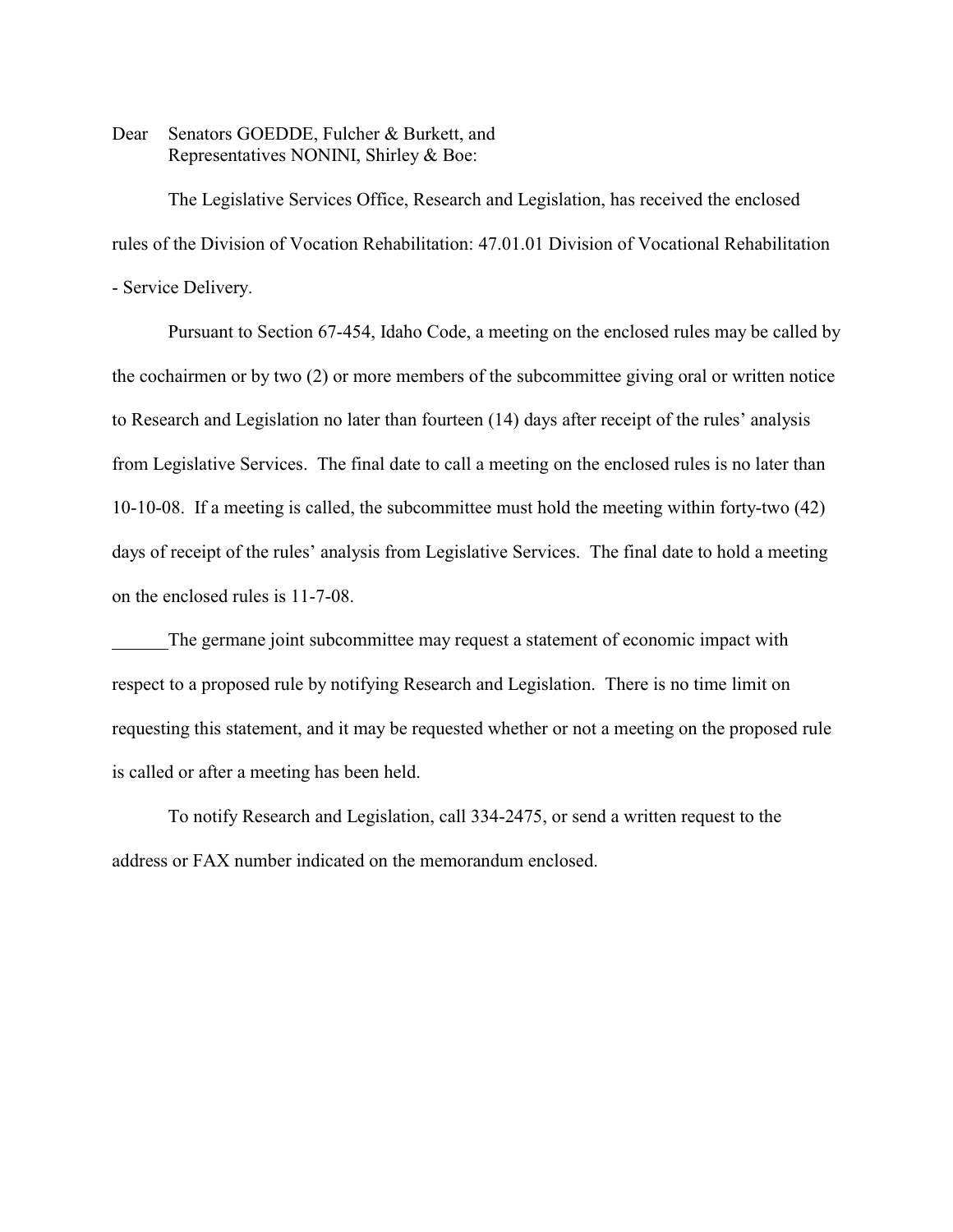# **MEMORANDUM**

| TO:      | Rules Review Subcommittee of the Senate Education Committee and the House<br><b>Education Committee</b> |  |
|----------|---------------------------------------------------------------------------------------------------------|--|
| FROM:    | Brooke Murdoch, Research Analyst                                                                        |  |
| DATE:    | September 23, 2008                                                                                      |  |
| SUBJECT: | Division of Vocational Rehabilitation                                                                   |  |
|          | IDAPA 47.01.01 – Rules of the Idaho Division of Vocational Rehabilitation<br>(Docket No. 47-0101-0801)  |  |

The Division of Vocational Rehabilitation submits notice of proposed rulemaking at IDAPA 47.01.01 – Rules of the Idaho Division of Vocational Rehabilitation. The rule updates the Division's field services manual which is incorporated by reference. The rule provides URL addresses for access to documents incorporated by reference, including documents relating to the client/participant appeals process. Finally, the proposed rule mandates that all vocational providers must: (1) use a voluntary board for advice of the organizational services to IDVR clients, (2) publicly disclose audit information annually and (3) publish the salary of the CRP CEO annually. The Division states that negotiated rulemaking was not conducted because of the noncontroversial nature of the changes.

We note a few minor suggestions. In Subsection 004.03, reference to Subsection 004.03 should be changed to Subsection 004.02. In Subsection 010.08, there should be a space between 34 and CFR. In Section 100, reference to Subsection 004.01.b. should be changed to Subsection 004.02.b. Lastly, Section 100 should end with a period (.).

Aside from the minor observations, the rule appears to be within the authority of the Division pursuant to Sections 33-221 and 33-2303, Idaho Code.

cc: Tracie Bent

State Board of Education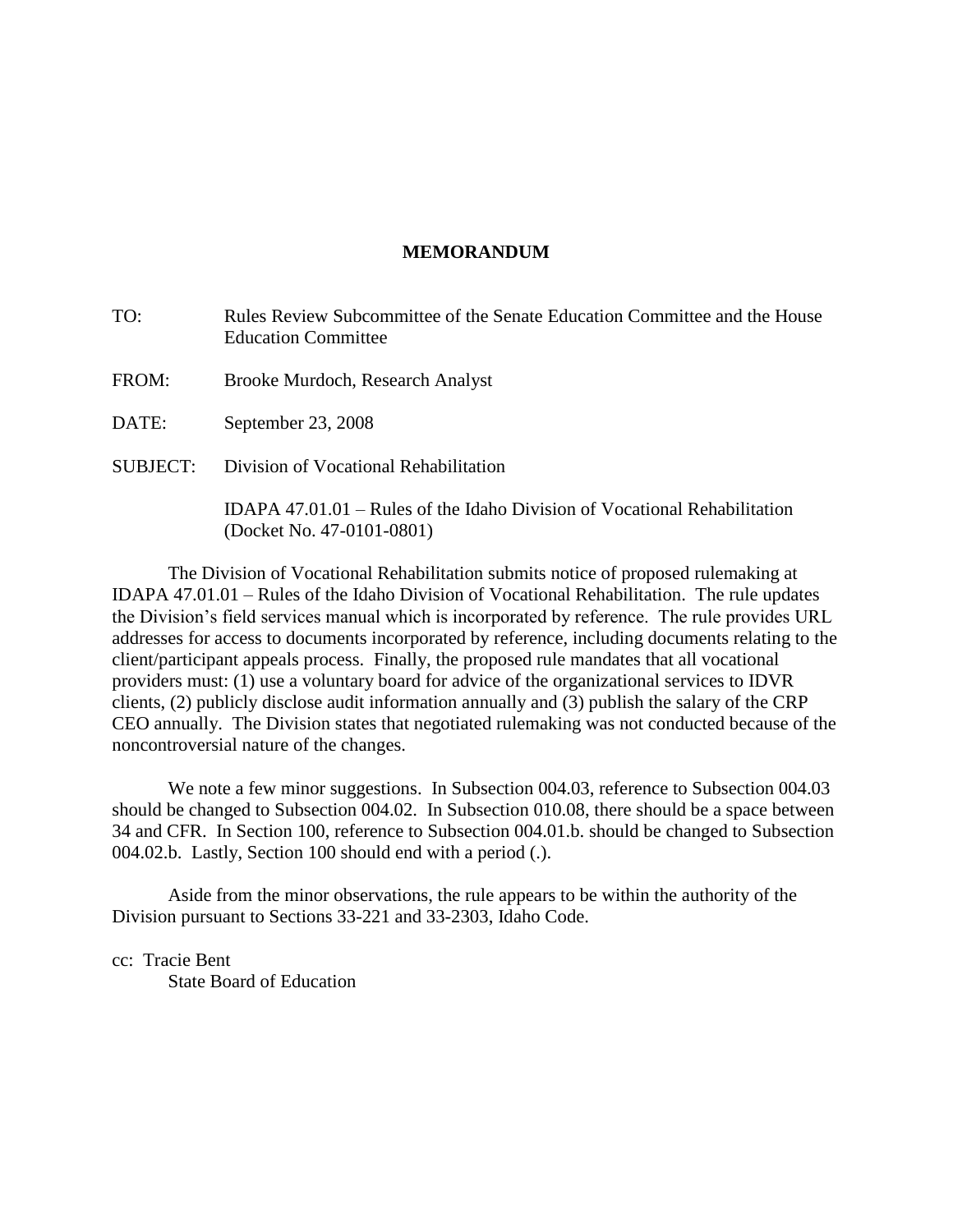# **IDAPA 47 - DIVISION OF VOCATIONAL REHABILITATION 47.01.01 - RULES OF THE IDAHO DIVISION OF VOCATIONAL REHABILITATION DOCKET NO. 47-0101-0801**

## **NOTICE OF RULEMAKING - PROPOSED RULE**

**AUTHORITY:** In compliance with Section 67-5221(1), Idaho Code, notice is hereby given that this agency has initiated proposed rulemaking procedures. The action is authorized pursuant to Section 33-2211 and 33-2303, Idaho Code.

**PUBLIC HEARING SCHEDULE:** Public hearing(s) concerning this rulemaking will be scheduled if requested in writing by twenty-five (25) persons, a political subdivision, or an agency, not later than October 15, 2008.

The hearing site(s) will be accessible to persons with disabilities. Requests for accommodation must be made not later than five  $(5)$  days prior to the hearing, to the agency address below.

**DESCRIPTIVE SUMMARY:** The following is a nontechnical explanation of the substance and purpose of the proposed rulemaking:

These changes will provide succinct language regarding the service delivery process, update the service delivery manual incorporated by reference, and add language regarding transparency of annual audits for vocational providers.

**FEE SUMMARY:** The following is a specific description of the fee or charge imposed or increased: NA

**FISCAL IMPACT:** The following is a specific description, if applicable, of any negative fiscal impact on the state general fund greater than ten thousand dollars (\$10,000) during the fiscal year resulting from this rulemaking: NA

**NEGOTIATED RULEMAKING:** Pursuant to IDAPA 04.11.01.811, negotiated rulemaking was not conducted because of the non controversial nature of the changes. Stakeholder groups where contacted and asked for input informally by the Division of Vocational Rehabilitation.

**ASSISTANCE ON TECHNICAL QUESTIONS, SUBMISSION OF WRITTEN COMMENTS:** For assistance on technical questions concerning the proposed rule, contact Tracie Bent at (208)332-1582.

Anyone may submit written comments regarding this proposed rulemaking. All written comments must be directed to the undersigned and must be delivered on or before October 22, 2008.

DATED this 20th day of August, 2008.

Tracie Bent Planning, Policy and HR Officer State Board of Education 650 West State Street PO Box 83720-0037 Boise, ID 83720-0037 (208) 332-1582 phone (208) 334-2632 FAX

## **THE FOLLOWING IS THE TEXT OF DOCKET NO. 47-0101-0801**

**Idaho Administrative Bulletin Page 925 October 1, 2008 - Vol. 08-10**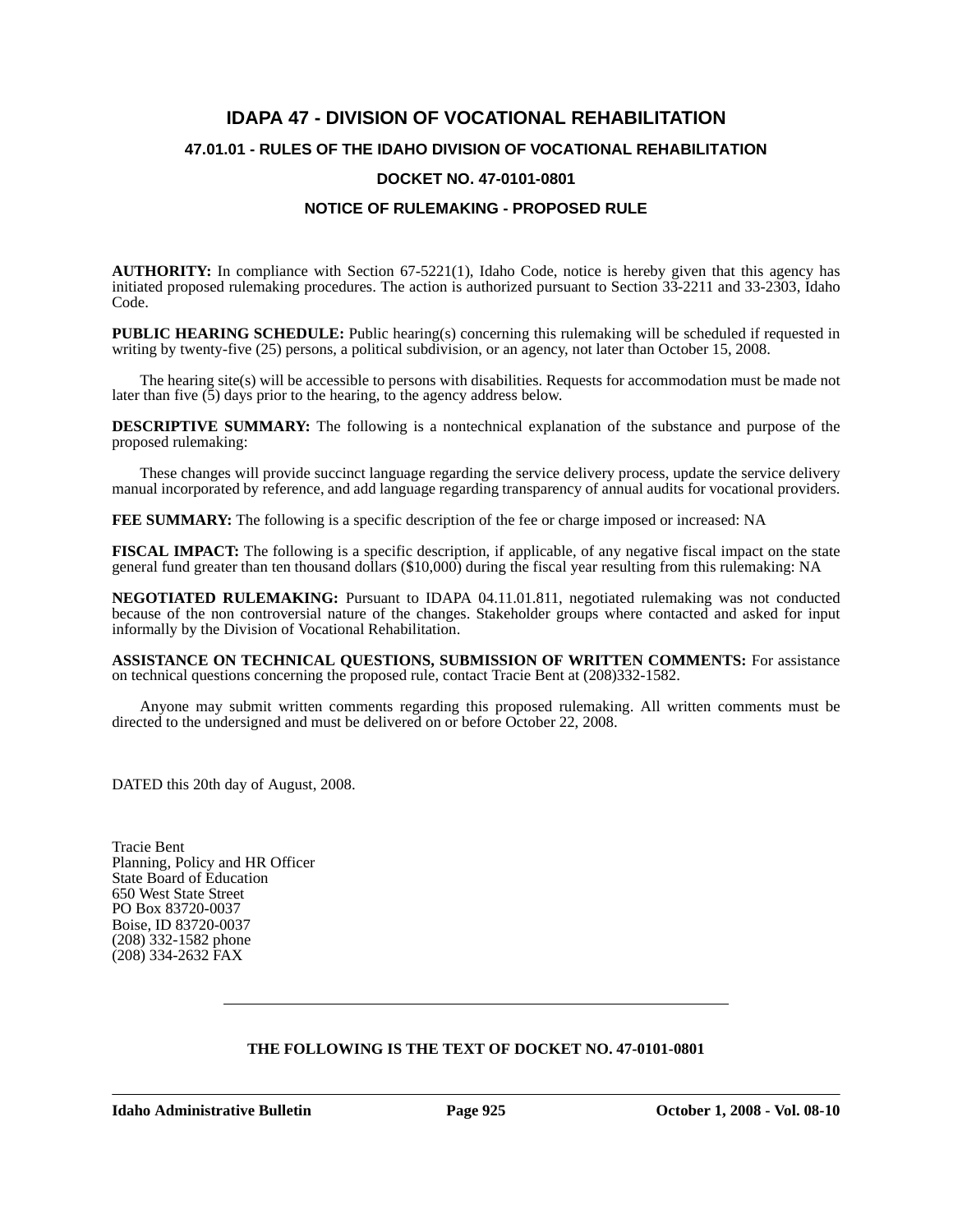### **002. WRITTEN INTERPRETATIONS.**

Written interpretations to these rules in the form of the explanatory comments accompanying the notice of proposed rulemaking *that originally proposed the rules* are available from the Idaho Division of Vocational Rehabilitation, 650 W. State Street, Boise, Idaho 83720. Other agency guidance documents, as well as agency policy statements or interpretations not rising to the legal effect of a rule, if any, are available for inspection and replication at the agency<br>Central Office during regular business hours. Central Office during regular business hours.

#### **003. ADMINISTRATIVE APPEALS.**

|  |                                                                               | This chapter does not provide for appeal of the administrative requirements for agencies. Administrative appeals are |
|--|-------------------------------------------------------------------------------|----------------------------------------------------------------------------------------------------------------------|
|  |                                                                               |                                                                                                                      |
|  | governed by Section 100 of these rules in accordance with 34 CFR Part 361.57. | <del>(4 5 00)</del> (                                                                                                |

#### **004. INCORPORATION BY REFERENCE.**

**01. General**. Unless provided otherwise, any reference in these rules to any document identified in Subsection 004 shall constitute the full incorporation into these rules of that document for the purposes of the reference, including any notes and appendices therein. The term "documents" includes codes, standards or rules which have been adopted by an agency of the state or of the United States or by any nationally recognized organization or association. (3-30-01)

**032.** Documents Incorporated by Reference. The following documents are incorporated by reference e rules: (3-30-01) into these rules:

**a.** All federal publications through the Rehabilitation Services Administration<u>: http://</u><br>oaccess.gov/index.html. (5-3-03)(1) www.gpoaccess.gov/index.html. *(5-3-03)*( )

**b.** Idaho Division of Vocational Rehabilitation Field Services Manual,  $\frac{2003 - 20048}{(3-20.04)(}$  ( $\frac{3-20.04}{(}$ ) review at http://www.vr.idaho.gov/.

**c.** Federal State Plan for Vocational Rehabilitation 200<del>3</del>8 - 20104, available for review at http://<br>idaho.gov/.  $\left( \frac{3-20-04}{2} \right)$ www.vr.idaho.gov/.

| d. | Workforce Investment Act, Public Law 105-220.                   | $(5-3-03)$               |
|----|-----------------------------------------------------------------|--------------------------|
| e. | Federal Register, Department of Education, 34 CFR Part 361-363. | $\left(3,30,01\right)$ ( |

**f.** The Rehabilitation Act of 1973, as amended 1998.  $\left(3-30-01\right)$ 

**023.** Availability of Reference Material. Copies of the documents incorporated by reference into these available at the *following locations:* (3-30-01) rules are available at the *following locations:* 

*a.* Central Office, Idaho Division of Vocational Rehabilitation, 650 W. State Street, Room 150, Boise, Idaho 83720, (208) 334-3390 or through access to the internet URL addresses outlined in Subsection 004.03 below.

|                  |                                                                             | $\left(3,30,01\right)$ (   |
|------------------|-----------------------------------------------------------------------------|----------------------------|
| b.               | Regional Offices, Idaho Division of Vocational Rehabilitation, located at:  | $\left(3-30-01\right)$     |
| t.               | 1010 Ironwood Drive, Suite 101, Coeur d'Alene, Idaho 83814, (208) 769-1441. | $\left(3 - 30 - 01\right)$ |
| ii.              | 1118 F. Street, P.O. Box 1164, Lewiston, Idaho 83501, (208) 799-5070.       | (5303)                     |
| $\cdots$<br>iii. | 3350 Americana Terrace, Suite 210, Boise, Idaho 83706, (208) 334-3650.      | <del>(5-3-03)</del>        |
| $t\mathcal{V}$ . | 10200 W. Emerald Street, Suite 101, Boise, Idaho 83704, (208) 327-7411.     | $\left(3-30-01\right)$     |
| ν.               | 245 3rd Avenue North, Twin Falls, Idaho 83301, (208) 736 2156.              | <del>(3 30 01)</del>       |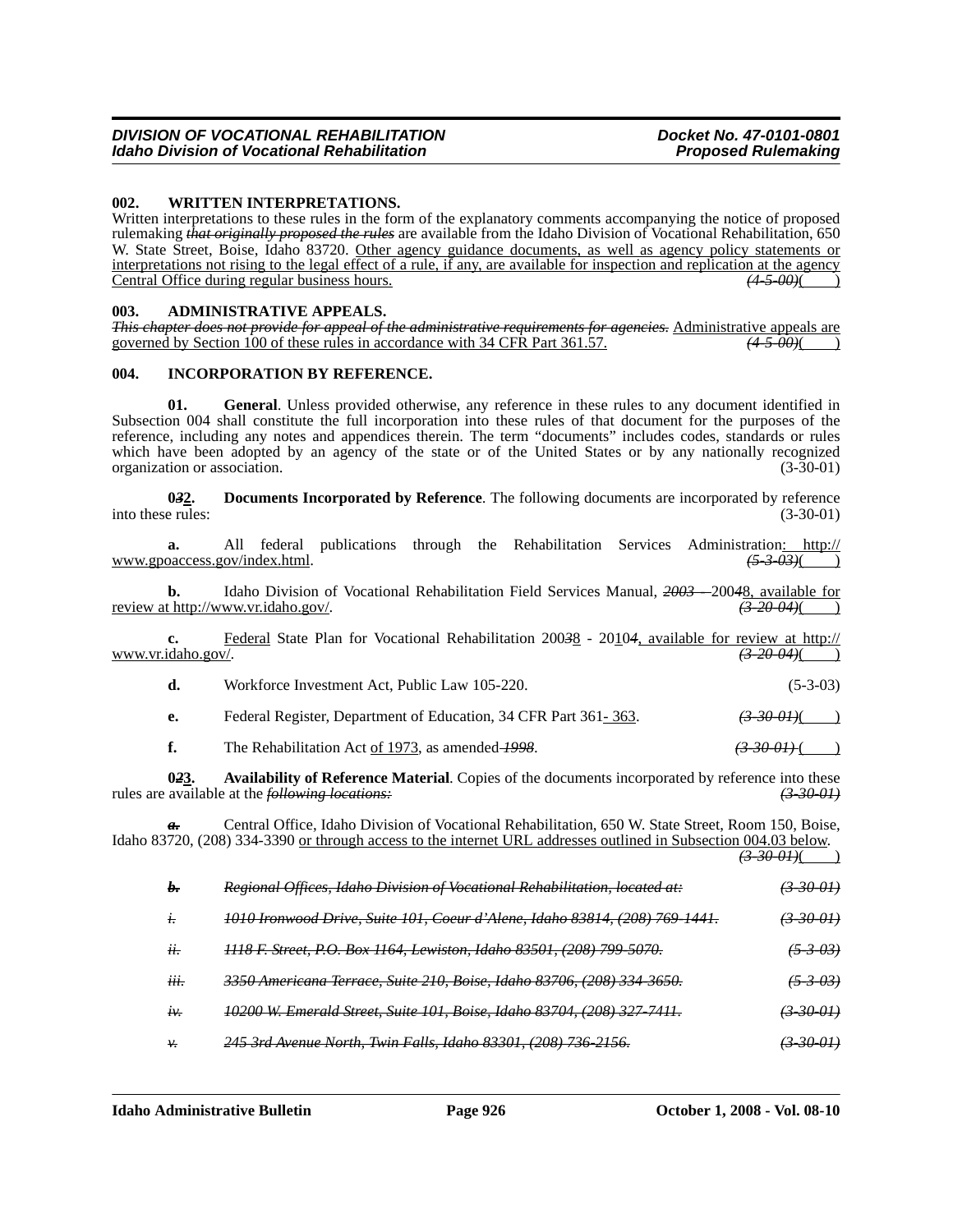*DIVISION OF VOCATIONAL REHABILITATION Docket No. 47-0101-0801 Idaho Division of Vocational Rehabilitation* 

|               | vi.           | 1070 Hiline, Suite 200, Pocatello, Idaho 83201, (208) 236-6333.                                            |                      |
|---------------|---------------|------------------------------------------------------------------------------------------------------------|----------------------|
|               | vii.          | 1825 Hoopes Avenue, Idaho Falls, Idaho 83404, (208) 525-7149.                                              | <del>(3-30-01)</del> |
|               | viii.         | 3110 E. Cleveland Blvd. #A7, Caldwell, Idaho 83605, (208) 454 7606.                                        | <del>(5 3 03)</del>  |
|               | $i\mathbf{x}$ | This document is also available at website http://www.state.id.us/idvr/idvrhome.htm.                       | <del>30-01)</del>    |
| $005. - 009.$ |               | (RESERVED).                                                                                                |                      |
| 010.          |               | DEFINITIONS.                                                                                               |                      |
|               | 01.           | Authorization to Purchase. A purchase order issued on behalf of the Division.                              | $(5-3-03)$           |
|               | 02.           | <b>CFR.</b> Code of Federal Regulations.                                                                   | $(7-1-93)$           |
| services.     | 03.           | <b>Client/Participant.</b> Any individual who has applied for or is eligible for Vocational Rehabilitation | $(5-3-03)$           |
|               | 04.           | <b>Designated State Agency.</b> The Idaho State Board of Education.                                        | $(5-3-03)$           |
|               | 05.           | Designated State Unit. The Idaho Division of Vocational Rehabilitation.                                    | $(7-1-93)$           |
|               | 06.           | <b>IDVR.</b> The Idaho Division of Vocational Rehabilitation.                                              | $(4-5-00)$           |
|               | 07.           | <b>IPE.</b> Individualized Plan for Employment.                                                            | $(4-5-00)$           |
|               |               |                                                                                                            |                      |

**08. Most Significant Disability (MSD)**. Meets the criteria as Significant Disability as found in the Rehabilitation Act of 1973, as amended, and defined in 34CFR Part 361.5 (b) 30 and is further defined as:

 $(5 - 3 - 03)$ 

**a.** Having a severe physical, mental, cognitive or sensory impairment which seriously limits two (2) or more functional capacities (such as mobility, communication, self-care, self-direction, interpersonal skills, work tolerance or work skills) in terms of an employment outcome; and (5-3-03) tolerance or work skills) in terms of an employment outcome; and

**b.** Whose vocational rehabilitation can be expected to require multiple vocational rehabilitation over an extended period of time. (3-20-04) services over an extended period of time.

**09. Method of Written Notification**. The written notification of findings and conclusions arising from an Informal Dispute Resolution, Mediation, Impartial Due Process Hearing, shall be served to the client via the U.S. Postal Service by means of certified mail. Durational requirements for appeals shall commence on the day received by the client as noted by the certified mail records. (5-3-03)

| <b>10.</b> | <b>PM.</b> Policy Memorandum. | $(5-3-03)$ |
|------------|-------------------------------|------------|
|------------|-------------------------------|------------|

**11. RSA**. Rehabilitation Services Administration, U.S. Department of Education. (5-3-03)

**12. State Administrator**. The Chief Executive Officer of the Idaho Division of Vocational (4-5-00) Rehabilitation.

**13. VRC**. Vocational Rehabilitation Counselor. (5-3-03)

*14. Vocational Rehabilitation Services. Services that reduce the impact of functional limitations on the ability to achieve an employment outcome. (3-20-04)*

**011. -- 099. (RESERVED).**

**Idaho Administrative Bulletin Page 927 October 1, 2008 - Vol. 08-10**